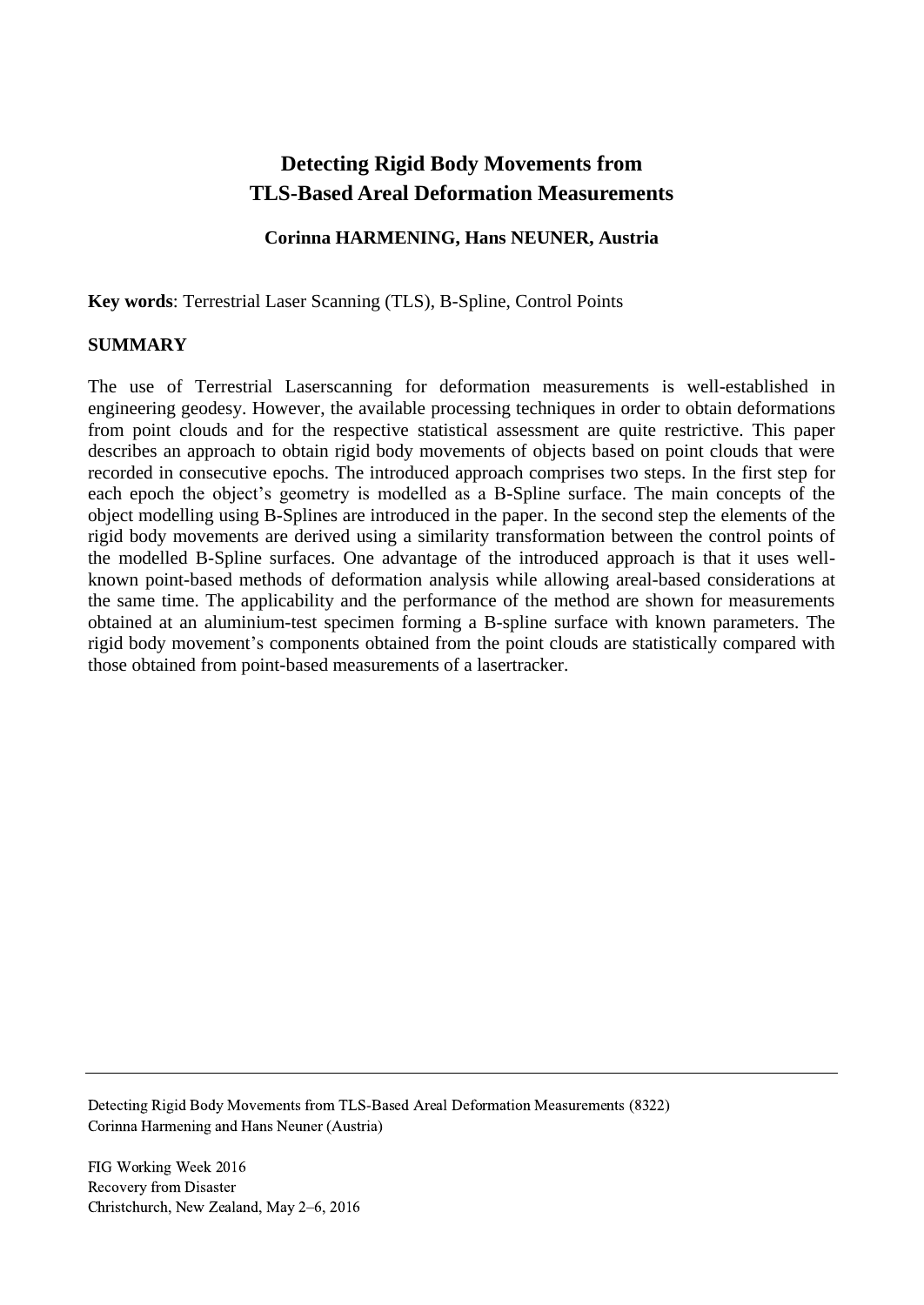# **Detecting Rigid Body Movements from TLS-Based Areal Deformation Measurements**

### **Corinna HARMENING, Hans NEUNER, Austria**

### **1. INTRODUCTION**

The development of terrestrial laser scanners has substantially increased the importance of areal measurements in engineering geodesy. In order to preserve the added value yielded by these techniques in comparison to the conventional point based ones, an areal data analysis is unavoidable. In this paper the modelling by means of freeform surfaces such as B-splines is discussed. The estimation of this type of surfaces requires the allocation of appropriate surface parameters to the observations as well as the specification of an appropriate number of control points. Setting up these elements of the surface's definition is in the focus of the 2<sup>nd</sup> chapter of this contribution. The mathematical derivation of the retrieval of rigid body movements from the control points of the approximating B-spline surfaces is given in the  $3<sup>rd</sup>$  chapter. A simulated example and a concrete example based on real measurements illustrate the approach's application in the fourth chapter.

# **2. ESTIMATION OF B-SPLINE-SURFACES**

### **2.1 Mathematical representations**

The parametric representation of a B-Spline-curve is given by:

$$
\hat{C}(u) = C(u) + e(u) = \sum_{i=0}^{n} N_{i,p}(u) P_i, u = [0,..,1],
$$
\n(1)

where:

 $\hat{C}(u)$  – point on the B-Spline-curve corresponding to the parameter *u*,

 $C(u)$  – measured point allocated to the parameter *u*,

 $e(u)$  – residual of the measured point  $C(u)$ ,

 $P$  – vector of control points of the B-Spline-curve,

 $N_{i,p}$  – B-Spline basis functions of degree *p*,

 $n+1$  – number of control points.

Based on (1) a B-Spline-surface can be considered to result from a double-infinite set of B-Spline curves aligned in the direction of the parameter axis *u* and *v*. The tensor-product formulation of such a surface is given by the product of two one-dimensional basis functions  $N_{i,p}(u)$  and  $N_{j,q}(v)$ <br>respectively (Piegl and Tiller, 1997):<br> $\hat{S}(u,v) = S(u,v) + e(u,v) = \sum_{i=0}^{n_u} \sum_{j=0}^{n_v} N_{i,p}(u) N_{j,q}(v) P_{ij}$ ,  $u, v = [0,..,1].$  (2)  $\frac{n_u}{n_v}$   $\frac{n_v}{n_v}$ 

respectively (Piegl and Tiller, 1997):  
\n
$$
\hat{S}(u,v) = S(u,v) + e(u,v) = \sum_{i=0}^{n_u} \sum_{j=0}^{n_v} N_{i,p}(u) N_{j,q}(v) P_{ij}, u, v = [0,..,1].
$$
\n(2)

where:

Detecting Rigid Body Movements from TLS-Based Areal Deformation Measurements (8322) Corinna Harmening and Hans Neuner (Austria)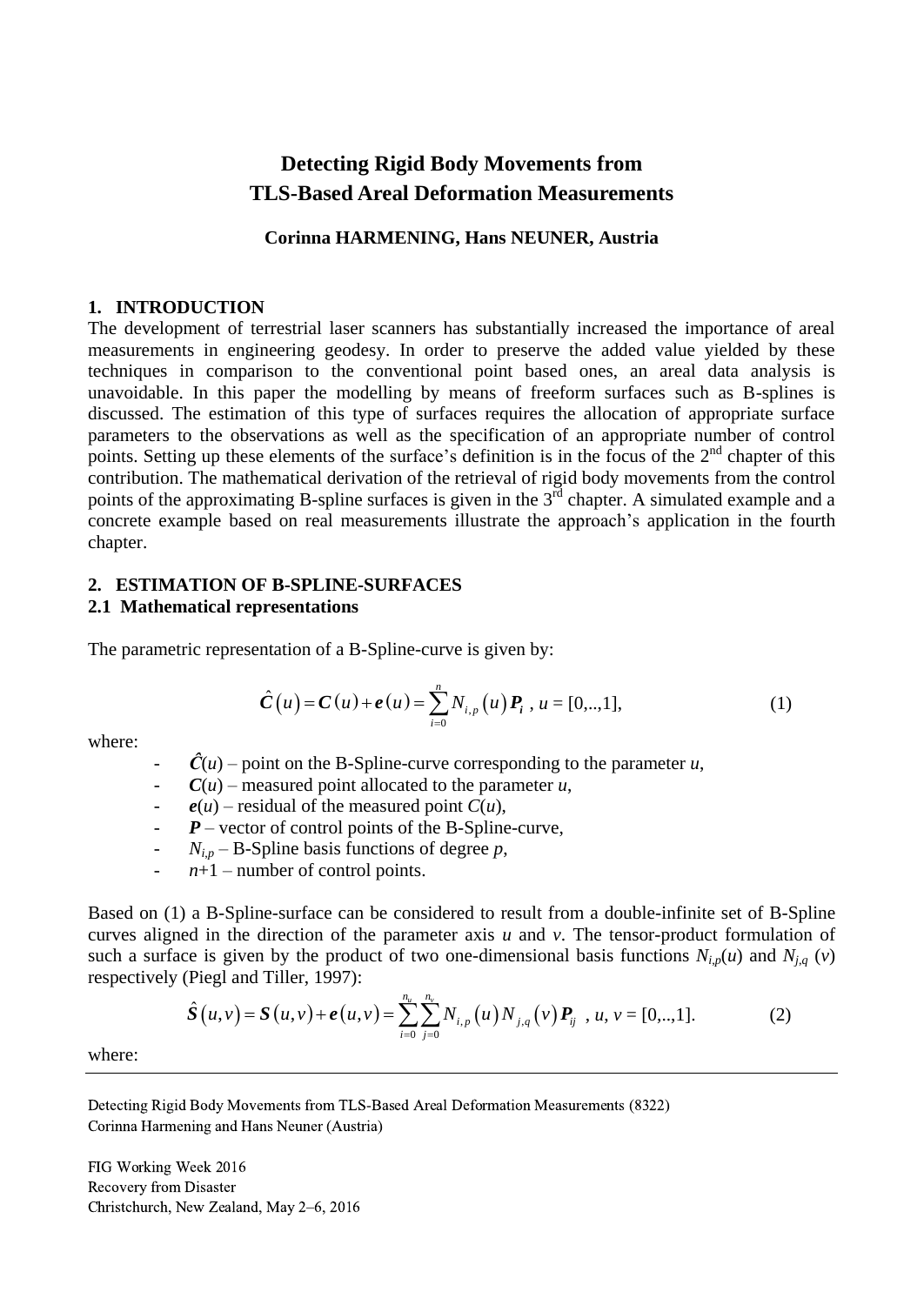- $\hat{S}(u, v)$  point on the B-Spline-surface corresponding to the parameters *u* and *v*,
- $S(u, v)$  measured point allocated to the parameters *u* and *v*,
- $e(u, v)$  residual of the measured point  $S(u, v)$ ,
- $P$  vector of control points of the B-Spline-surface,
- $N_{i,p}(u)$  B-Spline basis function of degree p in the direction of parameter *u*,
- $N_{i,q}(v)$  B-Spline basis function of degree *q* in the direction of parameter *v*,
- $n_u + 1$  number of control points in *u*-direction,
- $n_v + 1$  number of control points in *v*-direction.

In this paper  $N_{i,p}$  (*u*) and  $N_{i,q}$  (*v*) are considered to be deterministic values which are calculated iteratively starting from the rectangular functions with support depending on the so called knot vector *U* (Schmitt and Neuner, 2015). An appropriate method to fix the locations of the knots is given by deBoor (1978) while Bureick et al. (2016) propose a method to estimate the knot locations. After having allocated appropriate parameters to the measured points and after having specified the number of control points  $(n<sub>u</sub> + 1)$  and  $(n<sub>v</sub> + 1)$ , equation (2) can be formulated for each coordinate of a measured point and the resulting Gauss-Markov-model to estimate the control points' unknown location can be solved. In this paper the stochastic model of the adjustment corresponds to the unit weight matrix. Developments towards a fully occupied covariance matrix are given by Harmening et al. (2016) as well as Kauker and Schwieger (2016).

# **2.2 Parameterisation**

Allocating the parameters *u* and *v* to the observed points is not straightforward since the measured points are not arranged along a regular grid. This task was treated extensively in Harmening and Neuner (2015). Here only an outline of their approach developed for surfaces delimited by four boundary curves is presented.

A common approach to parameterise unordered point clouds is the definition of a base surface with known parametric form and a subsequent projection of the observed points on this surface. Via this projection it is possible to allocate parameters belonging to the base surface's parameter space to the observations. The difficulty of this procedure lies in the definition of an appropriate base surface, which has to fulfil certain criteria according to Ma and Kruth (1995): On the one hand the base surface has to be as smooth as possible while being a good approximation of the point cloud. On the other hand, an unambiguous projection of the observed points on the surface has to be possible. As the base surface's parameterisation influences the parameterisation of the surface to be estimated, the former should furthermore reflect the point cloud's form. Regarding an automated analysis, the base surface's formulation should additionally be generally valid and consequently independent from the acquired data set.

In order to parameterise surfaces which are delimited by four boundary curves, Coons patch (Ma and Kruth, 1995) is used as a base surface. The first step for the construction of this patch is the determination of points at the edge of the surface. They form the basis for the estimation of four boundary B-spline-curves:

Detecting Rigid Body Movements from TLS-Based Areal Deformation Measurements (8322) Corinna Harmening and Hans Neuner (Austria)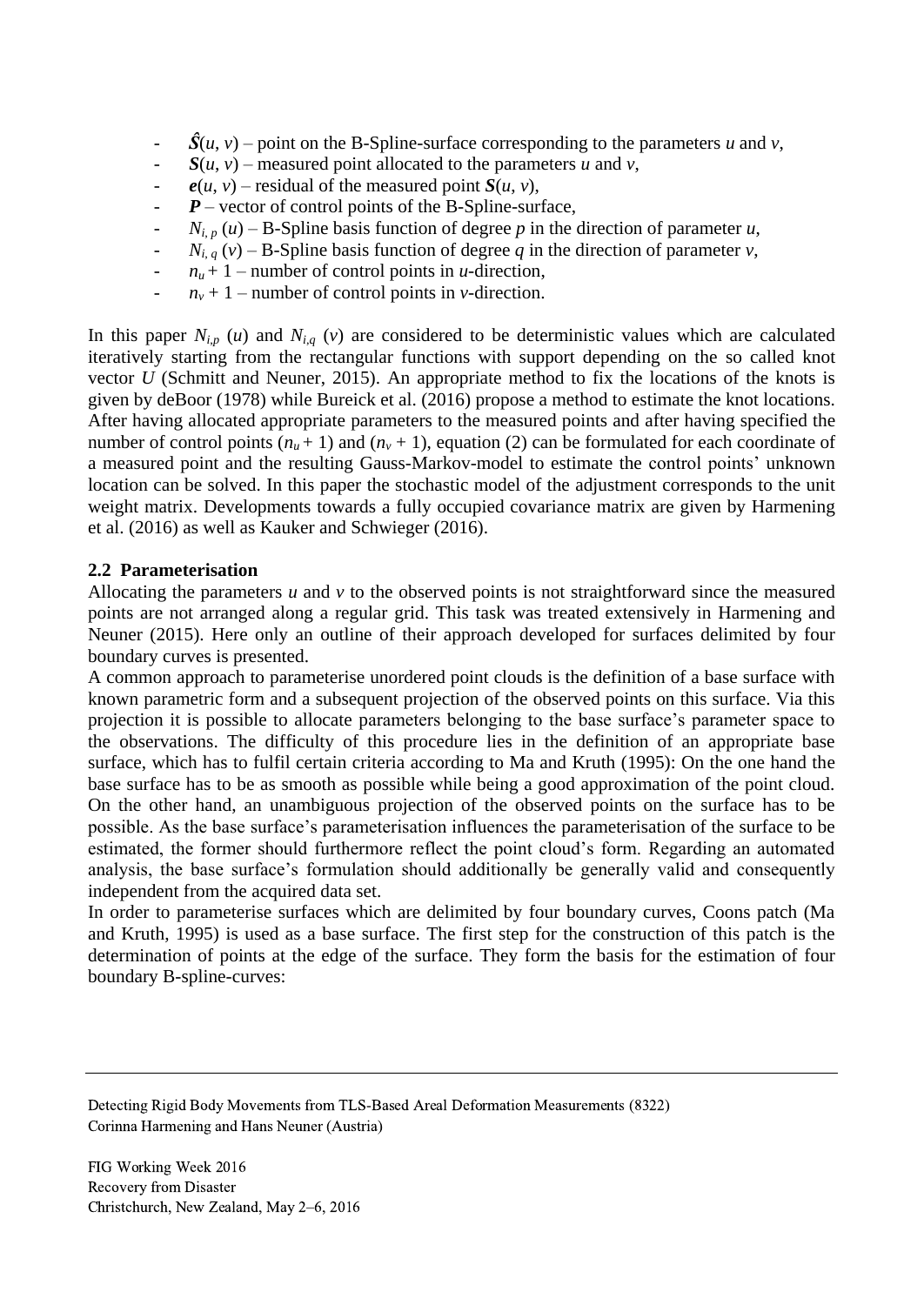$$
\hat{C}_{k}(u) = C_{k}(u) + e_{k}(u) = \sum_{i_{c}=0}^{n_{c}} N_{i_{c},p_{c}}(u) P_{i_{c}}^{k}, \ k = 0, 1,
$$
\n
$$
\hat{C}_{l}(v) = C_{l}(v) + e_{l}(v) = \sum_{i_{c}=0}^{m_{c}} N_{i_{c},q_{c}}(v) P_{i_{c}}^{l}, \ l = 0, 1.
$$
\n(3)

A ruled surface  $\mathbf{R}_{\nu}(u, v)$  is generated by a linear interpolation between the curves  $\hat{\mathbf{C}}_k(u)$ . A second ruled surface  $\mathbf{R}_{\mu}(u, v)$  is analogously generated from the facing curves  $\hat{\mathbf{C}}_l(v)$ . Finally, a third surface  $B(u, v)$  is constructed as the bilinear interpolant of the four corner points. The Coons patch results from the linear combination of these surfaces:  $P(u, v) = R_v(u, v) + R_u(u, v) - B(u, v)$ .

In order to project the measured points onto Coons patch, the base surface is subdivided into quadrilaterals which are supposed to be approximately planar. By means of a principal axis transformation the measured points are projected into the coordinate system of the nearest quadrilateral. Afterwards the requested parameters *u* and *v* can be computed by the inverse bilinear interpolation of the quadrilateral's corner points. The parameters determined in this manner can now be used to estimate a best-fitting B-spline surface  $S(u, v)$  according to (2).

The estimated surface obtained in this way can be used in a further iteration step as a new base surface as it approximates the measured points in a better way than Coons patch does. However, iterating the parameter allocation procedure and the subsequent adjustment of the surface may lead to divergence. It was observed that this divergence occurs at boundary locations with sparse distributions of measurements. The main idea to counteract this divergence is to introduce restrictions of the form, that the surface's outer isolines are similar to the boundary curves estimates in (3).

The introduction of constraints at the level of identities between curve equations of the form (1) is difficult to handle, especially if different number of control points for the surface isolines and for the boundary curves (3) are allowed. As the curve's characteristics are determined by the control polygons and as these polygons can be handled much easier than the continuous curves, the constraints are based on the control polygons. Due to the fact that the control polygons cannot be assumed to be identical in case of different number of control points, similarity measures for polygonal lines have to be formulated. Furthermore, a minimization of these measures has to be included as a constraint into the adjustment process in order to stabilise the parameterisation. A comparative analysis of different similarity measures given by Harmening and Neuner (2015) revealed that a method which is based on the parametrisation of the polygonal lines is very appropriate. The main idea of the approach is to introduce correspondences between points of the polygonal lines which have assigned the same parametric value and to minimize the distance between these corresponding points in terms of constraints in the adjustment. The main concept is illustrated in figure 1:

Detecting Rigid Body Movements from TLS-Based Areal Deformation Measurements (8322) Corinna Harmening and Hans Neuner (Austria)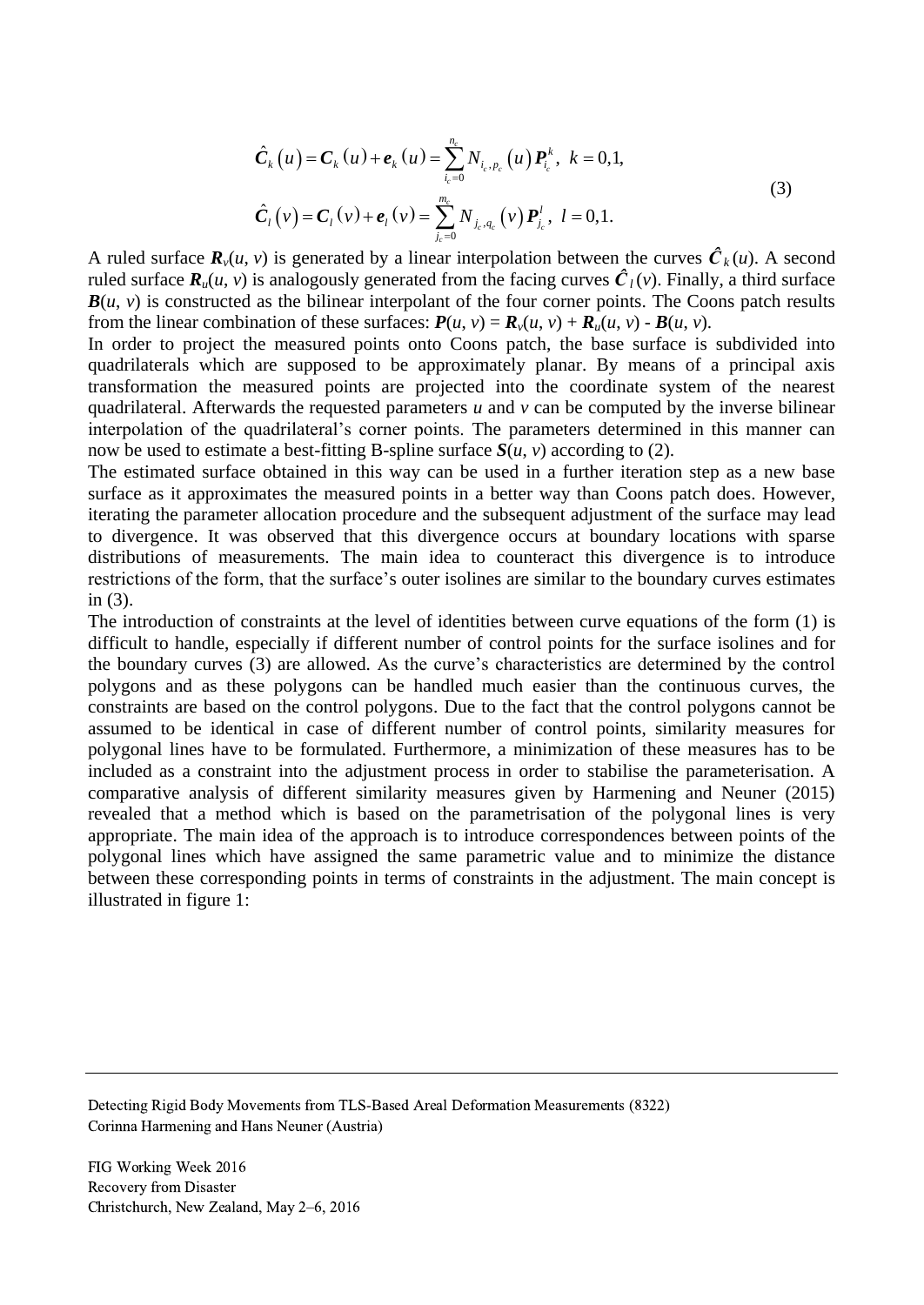

Fig 1.: Basic concept of the introduced constraints

Introducing the constraints in this way leads in general to satisfying approximation results. By stabilising the boundary regions of the surface the process of parameter allocation and surface adjustment converges after few iterations.

#### **2.3 Model selection**

The specification of the number of control points  $(n<sub>u</sub>+1)$  and  $(n<sub>v</sub>+1)$  in equation (2) is a problem of model selection. In the present paper the Bayesian Information Criterion (BIC) is used as a model selection criterion. The Bayesian/Schwarz Information Criterion (BIC/SIC) was introduced by Schwarz (1978) and is an asymptotic consistent criterion. It evaluates the posteriori probabilities of the candidate models  $M_i$  ( $j = 0,...,n$ ) and chooses that one which seems to be the most likely according to the given data (Cavanaugh and Neath (1999)). Usually the unconditional likelihood of the data is equal for all candidate models such that the difference between posteriors is determined by the models' marginal likelihoods  $\lambda_{n,i}$  (data). As a closed calculation of this quantity is impossible in general, the marginal likelihood is approximated by means of the Laplace approximation, which

results in the final computation of BIC (Classesens and Hjort, 2008):  
\n
$$
BIC_j \approx -2\log(L(\theta_j|\text{data})) + K_j \log(n_{obs}); \ \ j = 0..n,
$$
\n(4)

where:

- *L* – log-likelihood,

$$
\Box_j - \text{coordinate vector of the unknown control points in the model } M_j,
$$

 $K_i$  – number of estimated parameters of the candidate model  $M_i$ ,

 $n_{obs}$  – number of measured points used for the approximation.

By allocating the parameters according to the strategy described above as well as by specifying the number of control points using the BIC both prerequisite steps for solving the Gauss-Markov-model given by (2) are done. Thus, a B-spline-surface estimated from the respective point cloud is available for each epoch in a deformation measurement project.

### **3. RIGID BODY MOVEMENTS**

In this chapter we will show that the rigid body movements of an object modelled by B-spline surfaces can be retrieved from the similarity transformation of the control points. The equivalence is

Detecting Rigid Body Movements from TLS-Based Areal Deformation Measurements (8322) Corinna Harmening and Hans Neuner (Austria)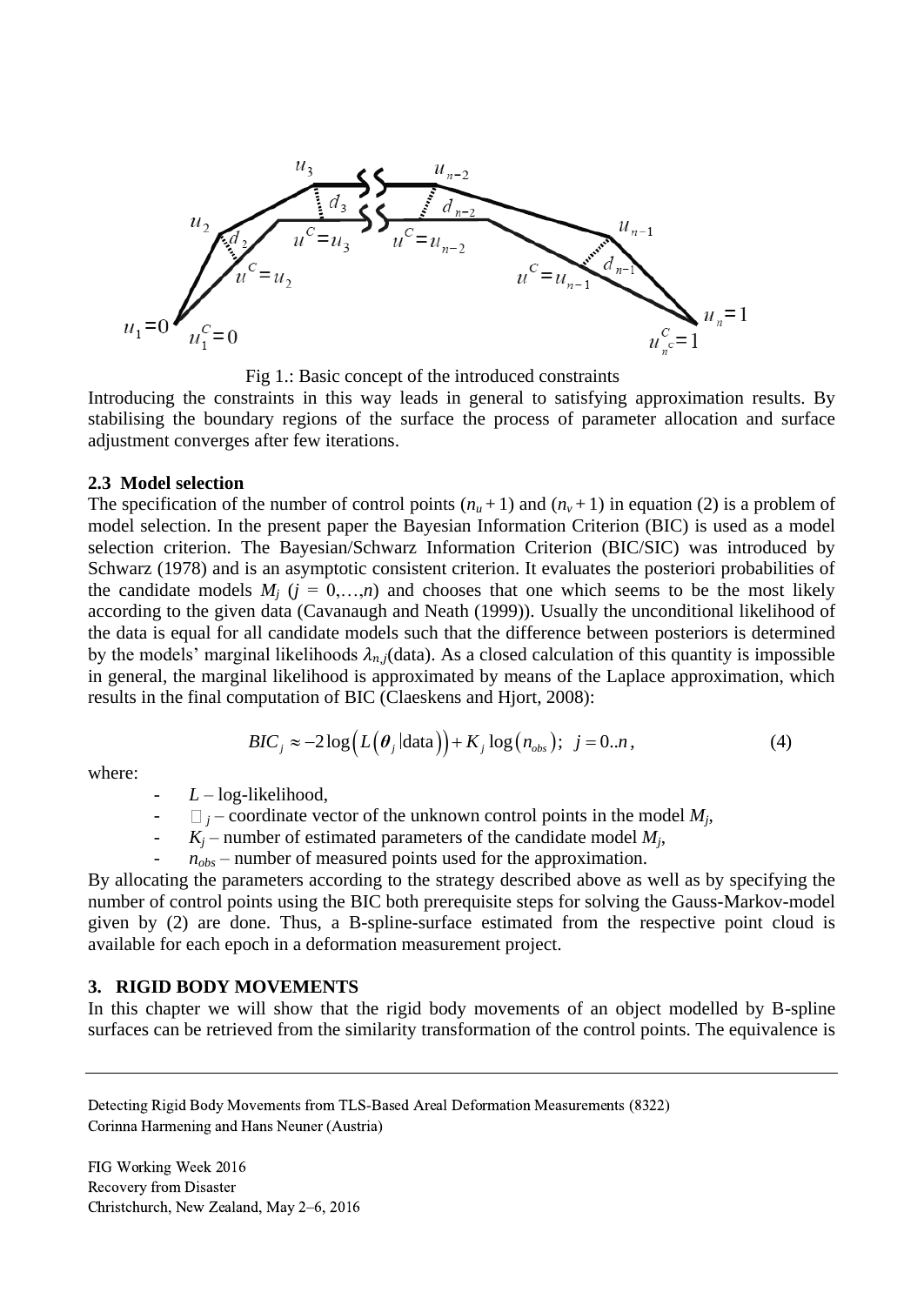exemplarily shown for one point on the B-Spline surface. The relation between the spatial location of the point coordinates determined in two epochs I and II is given by:

$$
\begin{pmatrix} \hat{x} \\ \hat{y} \\ \hat{z} \end{pmatrix}_{II} = m\mathbf{R} \begin{pmatrix} \hat{x} \\ \hat{y} \\ \hat{z} \end{pmatrix}_{I} + t , \qquad (5)
$$

where:

 $R$  – rotation matrix,

- *t* – translation vector,

 $m$  – scale factor.

The B-Spline surface in equation (2) can be written for the point location in epoch I as:

$$
V = \text{Uanisation vector},
$$
\n
$$
m - \text{scale factor}.
$$
\n\n
$$
\text{Dline surface in equation (2) can be written for the point location in epoch I as:}
$$
\n
$$
\begin{pmatrix}\n\hat{x} \\
y \\
\hat{y} \\
\hat{z}\n\end{pmatrix}_{I} = \left(\begin{pmatrix}\nN_{0,p}N_{0,q} & N_{0,p}N_{1,q} & N_{0,p}N_{2,q} & \dots & N_{n_u,p}N_{n_v,q}\n\end{pmatrix}\n\begin{pmatrix}\nx_{P_{00}} \\
y_{P_{00}} \\
z_{P_{00}} \\
z_{P_{00}} \\
\vdots \\
x_{P_{n_u,n_v}}\n\end{pmatrix}
$$
\n
$$
\begin{pmatrix}\n\hat{x} \\
y_p \\
z_{P_{00}} \\
x_{P_{n_u,n_v}}\n\end{pmatrix}_{I}
$$
\n
$$
\begin{pmatrix}\nS_{P_{n_u,n_v}} \\
S_{P_{n_u,n_v}}\n\end{pmatrix}_{I}
$$
\n
$$
\begin{pmatrix}\nS_{P_{n_u,n_v}} \\
S_{P_{n_u,n_v}}\n\end{pmatrix}_{I}
$$
\n
$$
\begin{pmatrix}\nS_{P_{n_u,n_v}} \\
S_{P_{n_u,n_v}}\n\end{pmatrix}_{I}
$$

For clarity reasons and without loss of generality the parameters *u* and *v* allocated to the considered point where omitted in (6). Introducing the transformation (5) in (6) the relation for the point's location in the second epoch results as a function of the elements of the B-Spline-surface adjusted in Epoch I: where omitted in (6). Intr<br>
in the second epoch resu<br>  $\begin{pmatrix} \hat{x} \\ \hat{y} \\ z \end{pmatrix}$ 

where omitted in (6). Introducing the transformation (5) in (6) the relation for the point  
on in the second epoch results as a function of the elements of the B-Spline-surface adjusted  
h I:  

$$
\begin{pmatrix} \hat{x} \\ \hat{y} \\ \hat{z} \end{pmatrix}_{I} = mR \begin{pmatrix} \hat{x} \\ \hat{y} \\ \hat{z} \end{pmatrix}_{I} + t
$$

$$
= m \frac{R}{(3,3)} \left( \begin{pmatrix} N_{0,p}N_{0,q} & N_{0,p}N_{1,q} & N_{0,p}N_{2,q} & \dots & N_{n_a,p}N_{n_b,q} \end{pmatrix} \otimes \begin{pmatrix} x_{P_{00}} \\ y_{P_{00}} \\ z_{P_{00}} \\ \vdots \\ z_{P_{n_a n_b}} \\ z_{P_{n_a n_b}} \end{pmatrix}_{I} + t
$$

$$
\begin{pmatrix} x_{P_{00}} \\ y_{P_{n_a n_b}} \\ z_{P_{n_a n_b}} \\ \vdots \\ z_{P_{n_a n_b}} \end{pmatrix}_{I}
$$

Successively one obtains:

Detecting Rigid Body Movements from TLS-Based Areal Deformation Measurements (8322) Corinna Harmening and Hans Neuner (Austria)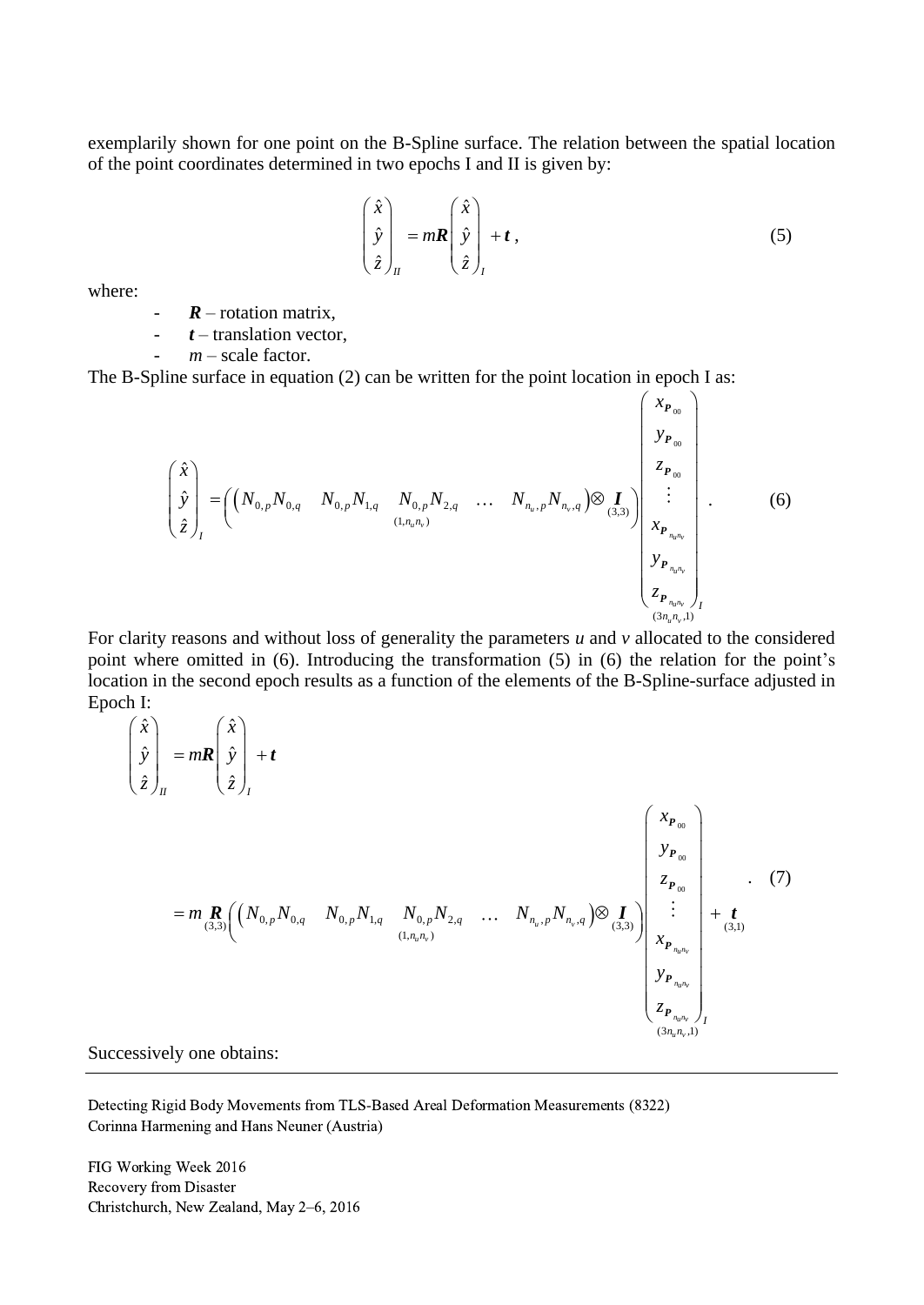$$
\begin{pmatrix}\n\hat{x} \\
\hat{y} \\
\hat{z}\n\end{pmatrix}_{n} = m \Big( \Big( N_{0,p} N_{0,q} \quad N_{0,p} N_{1,q} \quad \dots \quad N_{n_{s},p} N_{n_{s},q} \Big) \otimes R_{0,1} \Big) \begin{pmatrix}\n x_{P_{00}} \\
 z_{P_{00}} \\
 \vdots \\
 x_{P_{n_{s},r}} \\
 x_{P_{n_{s},r}} \\
 \vdots \\
 x_{P_{n_{s},r}} \\
 y_{P_{n_{s},r}} \\
 \vdots \\
 y_{P_{n_{s},r}} \\
 y_{P_{n_{s},r}}\n\end{pmatrix} + \left( \sum_{i=0}^{n_{s}} \sum_{j=0}^{n_{s}} N_{i,p} N_{j,q} \right) \underbrace{\left( \sum_{i=0}^{n_{s}} \sum_{j=0}^{n_{s}} N_{i,p} N_{j,q} \right)}_{(3,1)} \begin{pmatrix}\n x_{P_{00}} \\
 x_{P_{00}} \\
 x_{P_{00}} \\
 \vdots \\
 x_{P_{00}} \\
 \vdots \\
 x_{P_{00}}\n\end{pmatrix} + \left[ \left( N_{0,p} N_{0,q} \quad N_{0,p} N_{1,q} \quad \dots \quad N_{n_{s},p} N_{n_{s},q} \right) \underbrace{\left( \sum_{i=0}^{n_{s}} \sum_{j=0}^{n_{s}} N_{i,p} N_{i,q} \right)}_{(1,n_{s},n_{s})} + \left[ \left( N_{0,p} N_{0,q} \quad N_{0,p} N_{1,q} \quad \dots \quad N_{n_{s},p} N_{n_{s},q} \right) \underbrace{\left( \sum_{i=0}^{n_{s}} \sum_{j=0}^{n_{s}} \sum_{j=0}^{n_{s}} \sum_{j=0}^{n_{s}} \sum_{j=0}^{n_{s}} \sum_{j=0}^{n_{s}} \sum_{j=0}^{n_{s}} \sum_{j=0}^{n_{s}} \sum_{j=0}^{n_{s}} \sum_{j=0}^{n_{s}} \sum_{j=0}^{n_{s}} \sum_{j=0}^{n_{s}} \sum_{j=0}^{n_{s}} \sum_{j=0}^{n_{s}} \sum_{j=0}^{n_{s}} \sum_{j=0}^{n_{s}} \sum_{j=0}^{n_{s}} \sum_{j=0}^{n_{s}} \sum_{j=0}^{n_{s}} \sum_{j
$$

the second summand. In the second equation of (8)  $x_{P ij}$  denotes the coordinate triple of the corresponding control point  $P_{ij}$ . As can be noted from the third equation the control points of the surface approximation in epoch II results directly from the similarity transformation of the control points estimated in epoch I.

### **4. IMPLEMENTATION CONSIDERATIONS**

#### **4.1 Simulation studies**

To exemplify the retrieval of a rigid body movement from the control points of B-Spline surfaces a measured point cloud was translated with the nominal parameters [100, 250, -50] and rotated with the nominal angles [-7°, 15°, 45°] around the x-, y- and z-axis respectively. The scale remained unchanged. The approximation procedure for B-Spline-surfaces described in the  $2<sup>nd</sup>$  chapter was independently applied for the original and for the transformed point cloud as well. The obtained surfaces are shown in figure 2. By solving (5) the translation parameters [99.9999908, 249.999979, -50.000011] and the rotation parameters [-7.0000034°, 15.0000042°, 44.9999974°] were obtained from the sets of control points. These parameters differ from the nominal ones applied to the point cloud only by numerical inaccuracies, which demonstrates the practical applicability of (8).

Detecting Rigid Body Movements from TLS-Based Areal Deformation Measurements (8322) Corinna Harmening and Hans Neuner (Austria)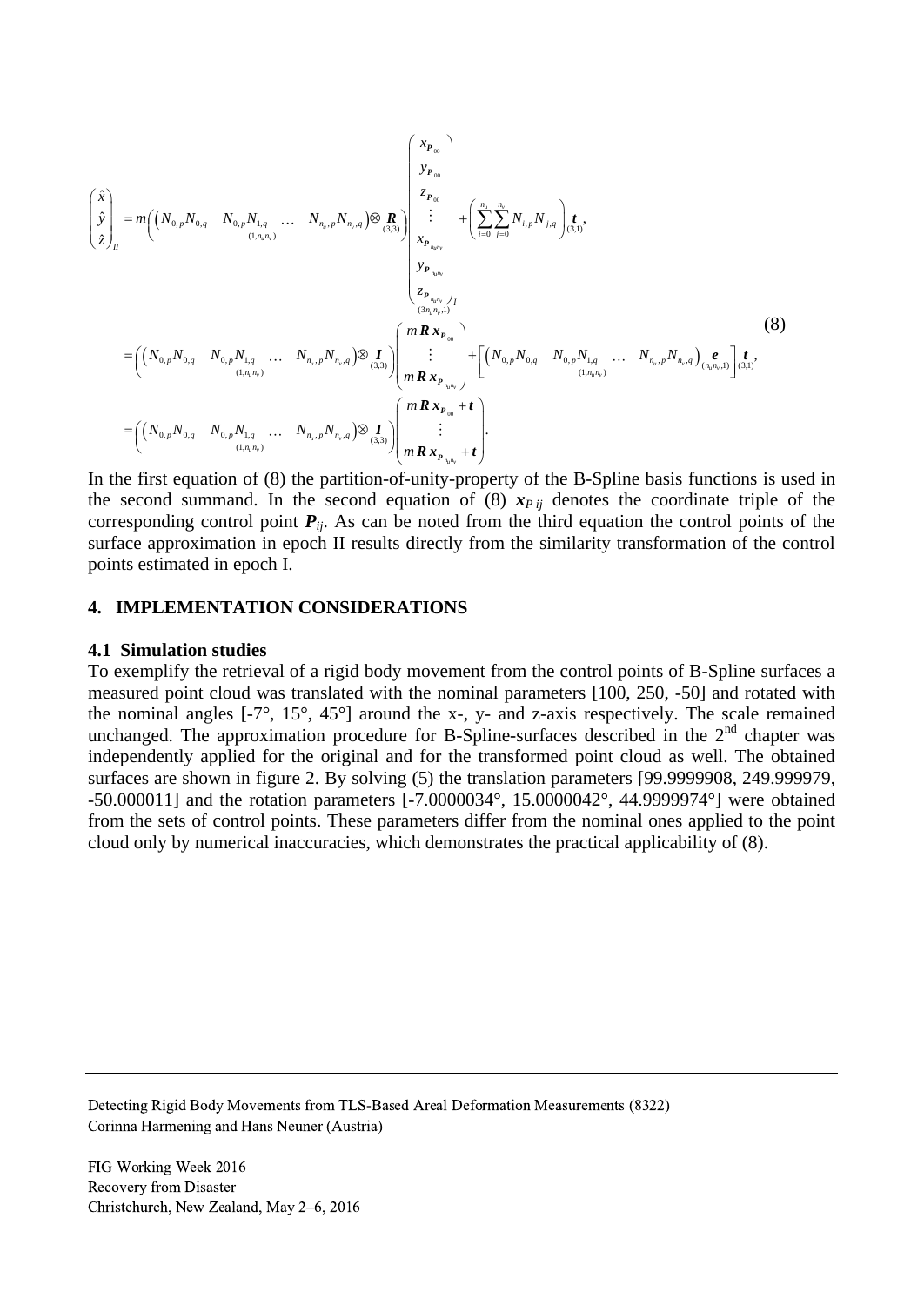

Fig. 2: B-Spline surfaces obtained from the original and from the transformed point cloud

### **4.2 Practical measurements**

The determination of a rigid body movement from practical measurements was performed by means of a specimen, which is shown in figure 3. The object was designed by the authors and represents a B-Spline surface. All elements characterising the B-Spline surface e.g. parameters, knots and control points are known from the design and the manufacturing process. The specimen was scanned at two different locations using the Leica MS50.



Fig. 3: Specimen representing an aluminium B-Spline surface

External points war mechanically linked to the specimen in the vicinity of the surface. The mark of these points allows a definite placement of a lasertracker reflector. Thus, the nominal transformation parameters of the rigid body movement are obtained by solving (5) with the two sets of coordinate triples of the external points determined by lasertracker measurements. The statistically significant transformation parameters are given in table 1.

Detecting Rigid Body Movements from TLS-Based Areal Deformation Measurements (8322) Corinna Harmening and Hans Neuner (Austria)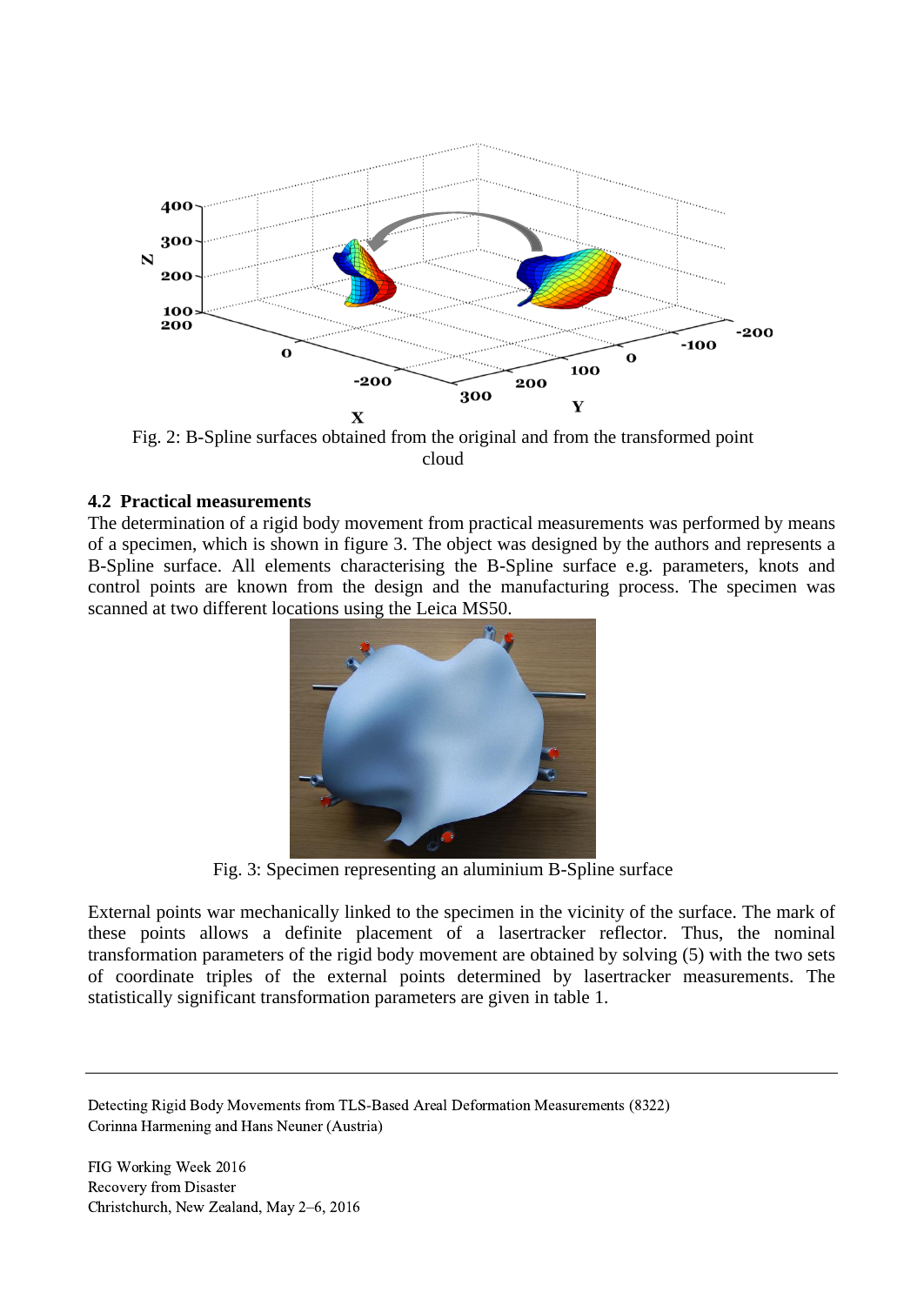| $t_x$ [m]       | $-0.263$ | 0.003  |
|-----------------|----------|--------|
| $t_{v}$ [m]     | 0.100    | 0.002  |
| $t_{\rm z}$ [m] | 0.000    | 0.002  |
| $r_z$ [gon]     | 2.2115   | 0.0311 |

Tab.1 Nominal transformation parameters and their standard deviations

As a main difference to the study in 4.1, in this experiment two completely different point clouds obtained from the scanning at each specimen's location are used. Thus, the points detected at the edge of the surface are different for the two locations, leading to different boundary curves and in consequence to a modified course of the parameter lines relative to the specimen. However, a main assumption of (8) is that the parameter lines remain unchanged by the rigid body movement.

To fulfil this assumption, the following procedure was adopted. The points at the edge of the surfaces were matched using the ICP algorithm in order to detect correspondences. Thus, the boundary curve parameters of the first epoch were allocated to the corresponding edge point of the second epoch. For both point clouds, the four boundary B-spline-curves were estimated by using only the corresponding points. By this procedure the course of the parameter lines is nearly kept unchanged. After this step the approximation of the B-spline surfaces was done as described in the 2<sup>nd</sup> chapter. The resulting surfaces can be seen in figure 4.



Fig. 4: Measurements of the test specimen at two different locations (blue and red point cloud), the estimated surfaces and the reference points, which were measured by the lasertracker (cyan and magenta coloured points)

The transformation between the estimated control points led to a standard deviation of unit weight of 0,002, which agrees very well to the performance of the used laser scanner. The obtained transformation parameters and their standard deviations are given in table 2. The last column of this table indicates the statistical significance at the level of 95% of the difference between the nominal transformation parameters and the ones obtained from the control points of the approximated Bspline surfaces.

Detecting Rigid Body Movements from TLS-Based Areal Deformation Measurements (8322) Corinna Harmening and Hans Neuner (Austria)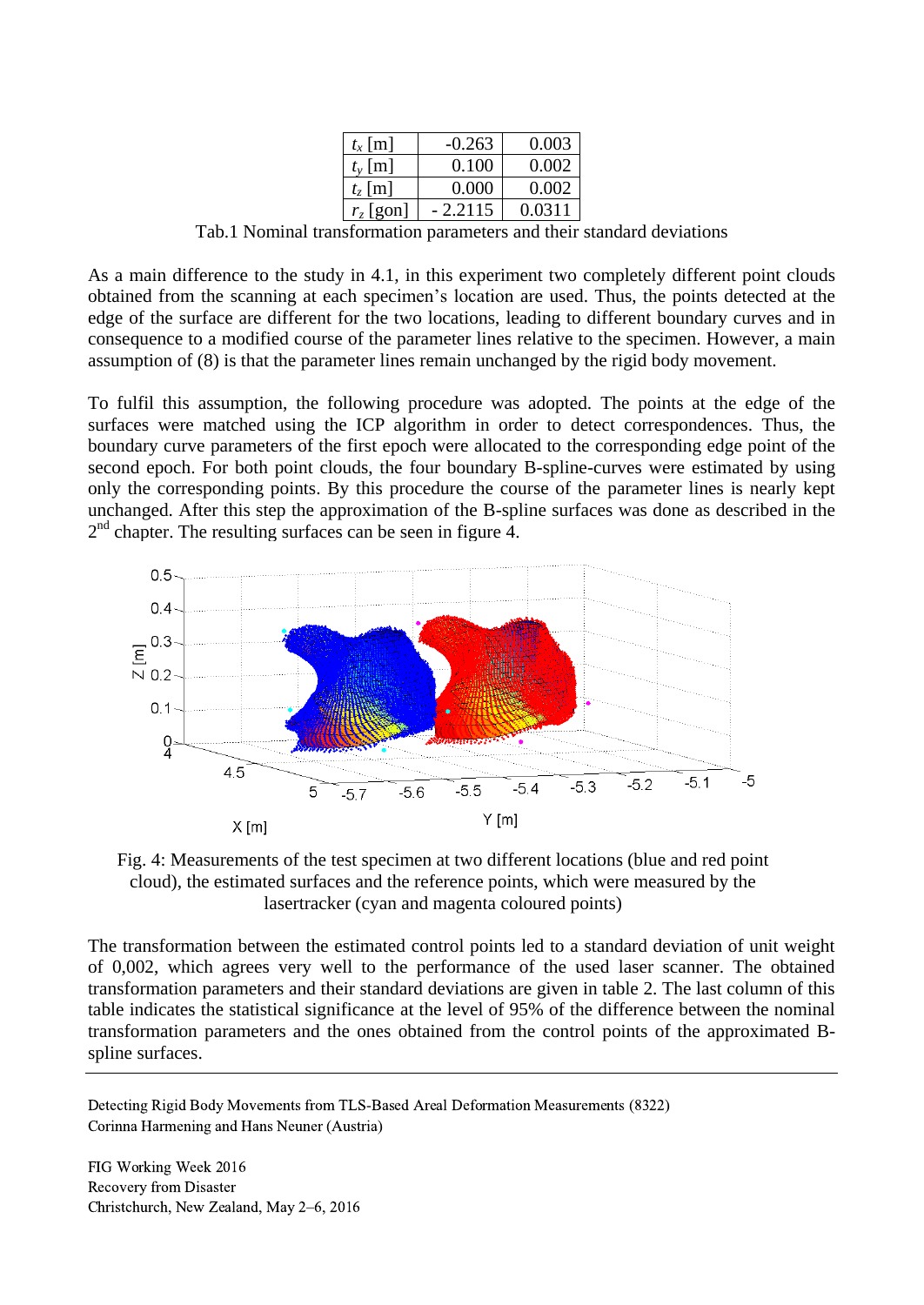| $t_x$ [m]       | $-0.251$ | 0.011  | No  |
|-----------------|----------|--------|-----|
| $t_{v}$ [m]     | 0.110    | 0.009  | Nο  |
| $t_{\rm z}$ [m] | 0.001    | 0.001  | Nο  |
| $r_z$ [gon]     | - 2.0675 | 0.1252 | No. |

Tab.2 Transformation parameters obtained from control points of approximated B-spline surfaces

As can be noticed from table 2 all differences to the nominal rigid body movement are statistically not significant. To analyse the impact of the functional differences between the transformation parameters given in table 1 and 2 respectively, the control points of the B-spline surface corresponding to the second location of the specimen were transformed into the system of the first location. The differences between the two sets of transformed control points were below 2 mm, which again agrees very well to the performance of the used laser scanner. Therefore, it can be concluded that in the practical case the rigid body movements can be retrieved from the control points of the approximated B-spline surfaces at the quality level of the used measurement instrument. However, in future better results are expected due to more refined procedures for preserving the course of the parameter lines relative to the object.

# **4.3 Summary**

In this paper an areal approach to determine rigid body movements of point clouds was presented. The approach is based on the modelling of each acquired point cloud by means of B-spline surfaces. The respective adjustment requires on the one hand the a priori determination of appropriate surface parameters, which are obtained by means of an iterative and constrained parameterization approach, and on the other hand the choice of the optimal number of control points, which is determined by means of the model selection BIC.

It could be proven that the rigid body movement of the point cloud can be retrieved from the rigid body movement of the estimated B-spline control points. This finding was demonstrated on a simulated transformation of a point cloud as well as on a rigid body movement based on real measurements.

# **REFERENCES**

- Bureick, J.; Alkhatib, H.; Neumann, I. (2016): Robust spatial approximation of laser scanner point clouds by means of free-form curve approaches in deformation analysis. In: Proceedings of the 3rd Joint international Symposium on Deformation Monitoring, submitted, 2016.
- Cavanaugh, Joseph; Neath, Andrew (1999): Generalizing the derivation of the Schwarz information criterion. In Comm. in Stats. - Theory & Methods 28 (1), pp. 49–66.

Claeskens, G.; Hjort, N. (2008): Model selection and model averaging. Cambridge, New York: Cambridge University Press (Cambridge series in statistical and probabilistic mathematics).

de Boor, C. (1978): A practical guide to splines. Springer, Berlin.

Detecting Rigid Body Movements from TLS-Based Areal Deformation Measurements (8322) Corinna Harmening and Hans Neuner (Austria)